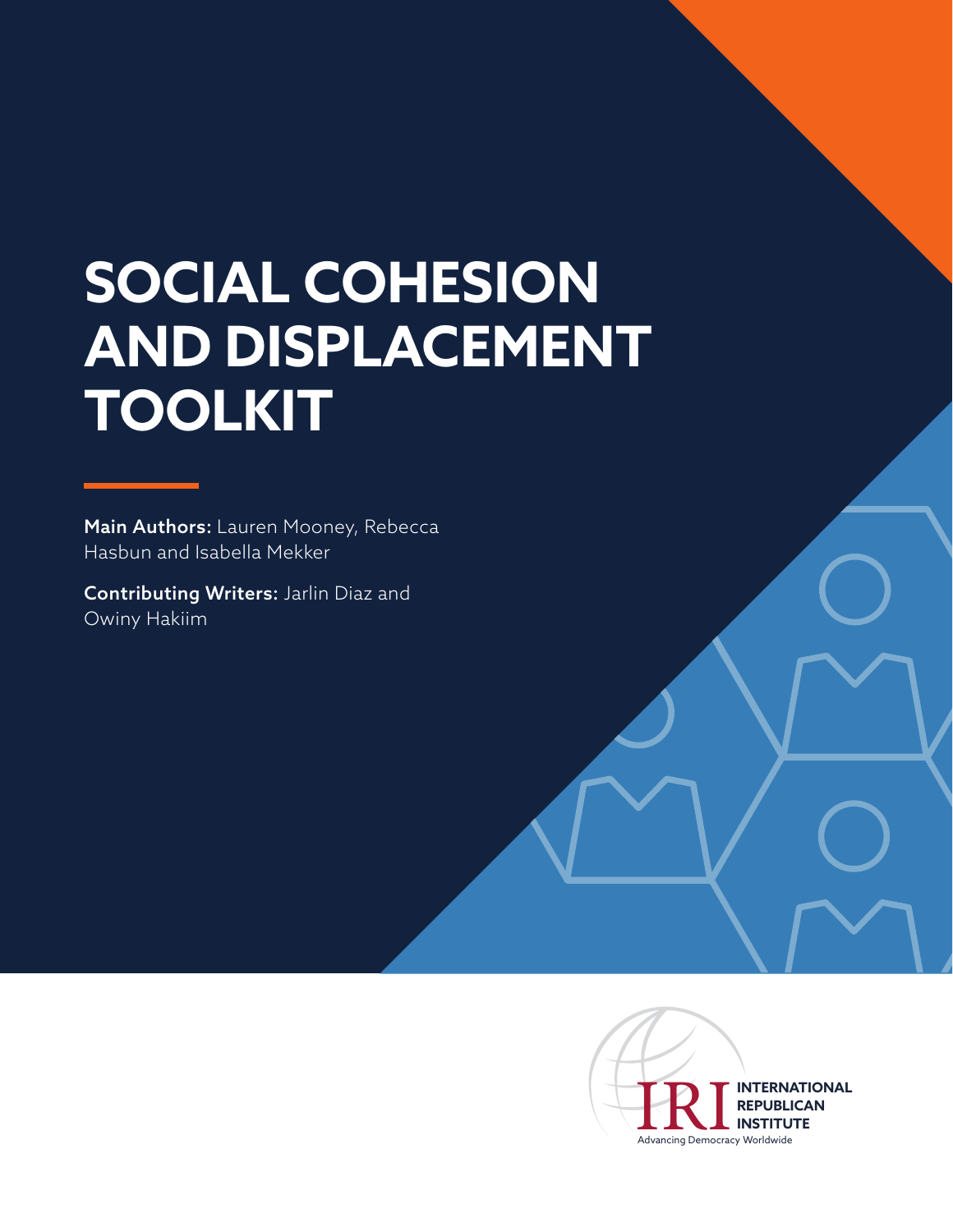### *Social Cohesion and Displacement Toolkit*

Abbreviated version: Please reach out to *info@iri.org* if you are interested in the full resource.

Copyright © 2021 International Republican Institute. All rights reserved.

Permission Statement: No part of this work may be reproduced in any form or by any means, electronic or mechanical, including photocopying, recording, or by any information storage and retrieval system without the written permission of the International Republican Institute.

Requests for permission should include the following information:

- The title of the document for which permission to copy material is desired.
- A description of the material for which permission to copy is desired.
- The purpose for which the copied material will be used and the manner in which it will be used.
- Your name, title, company or organization name, telephone number, fax number, email address and mailing address.

Please send all requests for permission to: Attn: Department of External Affairs International Republican Institute 1225 Eye Street NW, Suite 800 Washington, DC 20005 info@iri.org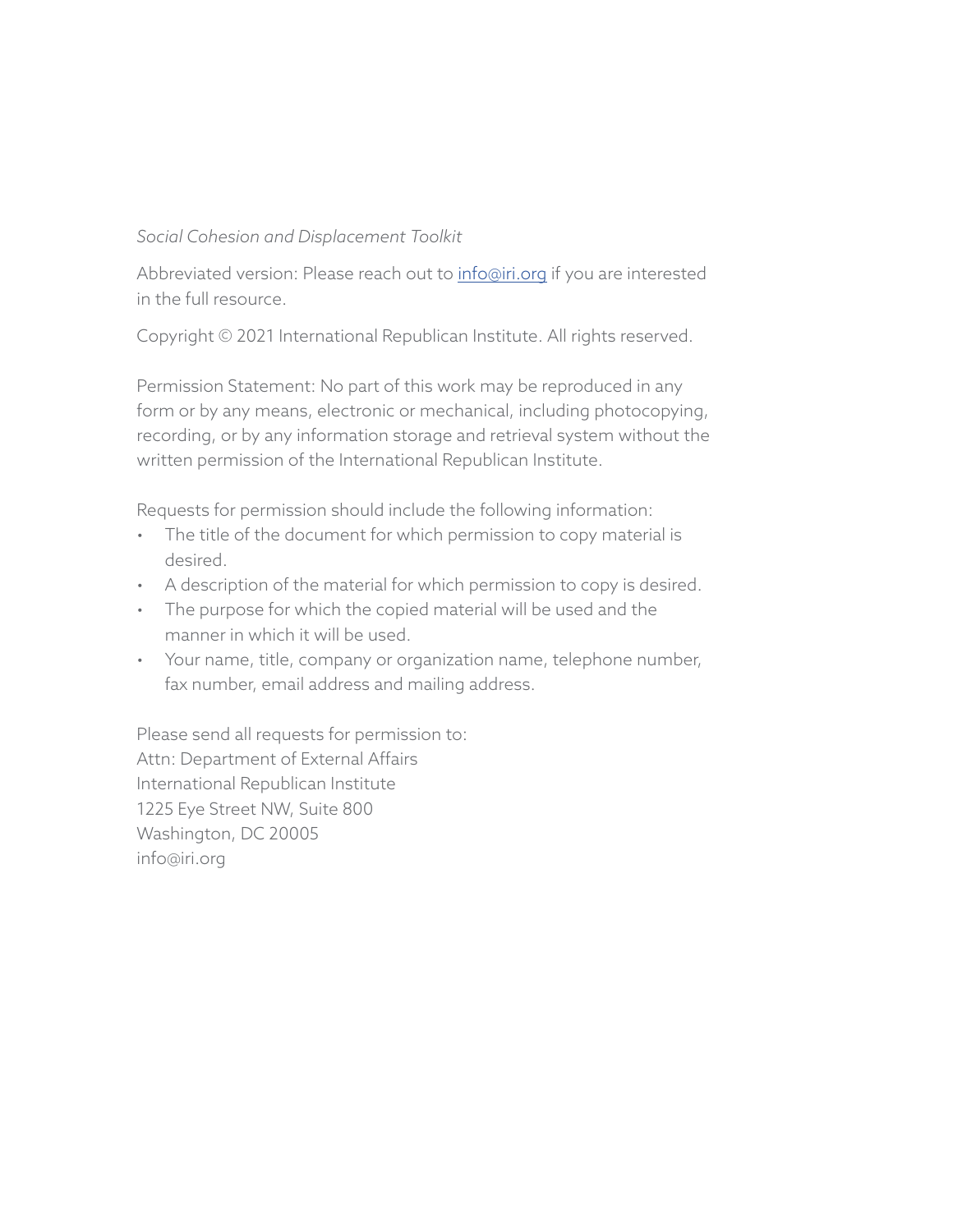## **TABLE OF CONTENTS**

| <b>Introduction</b>                                                                |    |
|------------------------------------------------------------------------------------|----|
| Module 1: Conceptual Grounding in Social Cohesion and Displacement                 |    |
| 1.1: What is the state of global forced displacement?                              |    |
| 1.2: What is social cohesion?                                                      |    |
| <b>Module 2: Civic Engagement and Collective Action</b>                            |    |
| 2.1: What avenues for civic engagement can help promote social cohesion?           |    |
| 2.2: What is advocacy and why is it important to help address displacement issues? | 6  |
| 2.3: How can local government actors develop responsive strategic plans?           |    |
| 2.4: How should strategic plans be modified to different scenarios or risks?       |    |
| <b>Module 3: Conflict Resolution and Integration</b>                               | 11 |
| 3.1: What is conflict?                                                             | 11 |
| 3.2: What are the different phases of conflict?                                    | 12 |
| 3.3: How do you facilitate dialoque?                                               | 14 |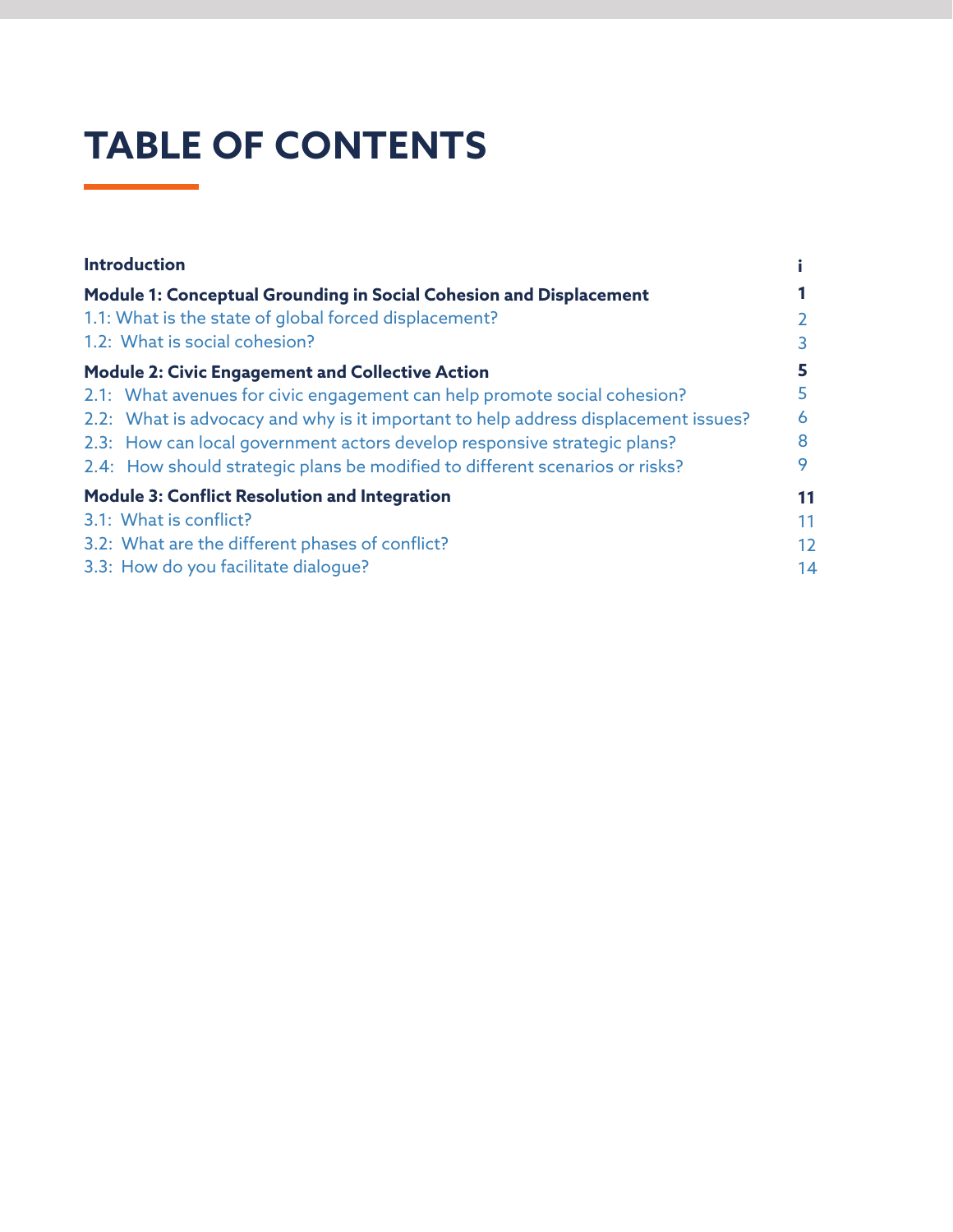## **INTRODUCTION**

Forced displacement is the result of complex and enduring challenges to democracy and peace around the world. At the end of 2019, 79.5 million people were displaced which represents 1 percent of humanity and the highest number of displaced persons on record.1 The crises that drive the flight of millions of individuals show no sign of relenting, from protracted conflict in the Democratic Republic of Congo, South Sudan and Syria to the debilitating humanitarian situation in Venezuela. Accommodating a sudden influx can strain the ability of host governments to deliver basic services and infrastructure and can enflame community tensions. But forced displacement can also be a catalyst for innovation, entrepreneurship and economic opportunity.<sup>2</sup> For example, Venezuelan migration is projected to increase gross domestic product (GDP) growth in Colombia, given high levels of education and skill amongst arriving individuals, as well as the increasing size of the labor force. $^3$ 

### *Purpose of the Toolkit*

The purpose of this toolkit is to provide users with guidance on how to strengthen democratic governance in order to manage forced displacement. Its main intended users are practitioners designing programs to help local communities deal with the challenges that forced migration poses. It will also be useful for policymakers grappling with this problem set who need additional information on its sources and options for resolving it.

Local governance is on the frontlines of responding to the challenges that forced displacement presents. This toolkit offers guidance for users to understand and develop context-aware responses that address two mutually reinforcing issues affecting local communities: community tension over scarce resources and lack of awareness of services and civic outlets among host and displaced communities; and lack of planning and coordination among local governments, which hampers service delivery and constrains access to resources. The toolkit seeks to build the capacity of local government to understand and address displacement, and to engage communities on understanding human rights, the root causes of conflict and dialogue facilitation as a tool to defuse conflict over scarce resources.

<sup>&</sup>lt;sup>1</sup> "1 Per Cent of Humanity Displaced: UNHCR Global Trends Report." *United Nations High Commissioner for Refugees*, 2020, <u>unhcr.</u> org/en-us/news/press/2020/6/5ee9db2e4/1-cent-humanity-displaced-unhcr-global-trends-report.html.

<sup>2 &</sup>quot;Forcibly Displaced." *World Bank Group*, 2017, openknowledge.worldbank.org/bitstream/handle/10986/25016/Forcibly%20 Displaced\_Overview\_Web.pdf?sequence=6&isAllowed=y.

<sup>3</sup> Bahar, Dany and Megan Dooley. "Refugees As Assets Not Burdens: The Role Of Policy." *Brookings*, 6 Feb. 2020, brookings.edu/ research/refugees-as-assets-not-burdens-the-role-of-policy/.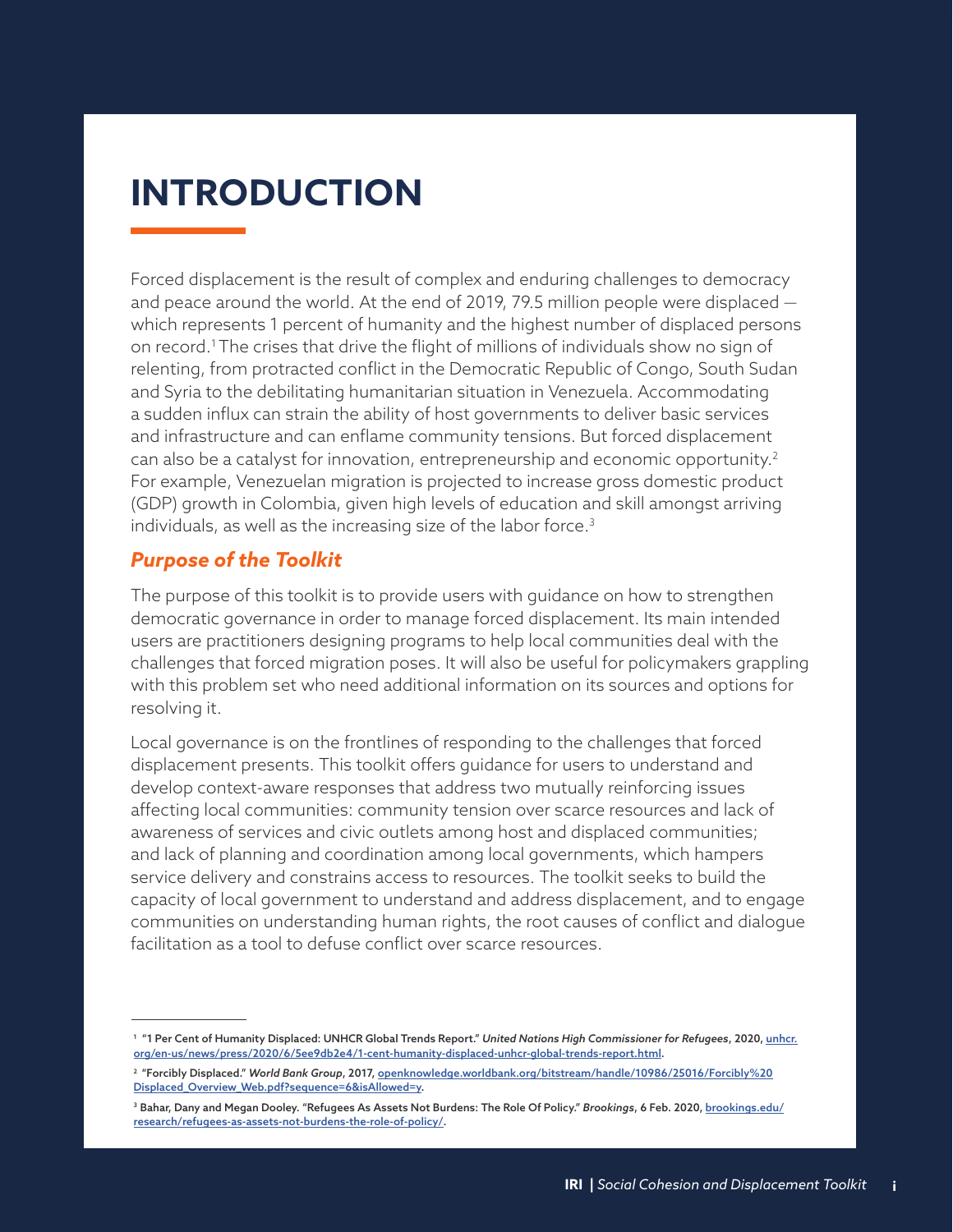Overall, the toolkit aims to build trust and cohesion between the government and host and displaced communities, and to strengthen government responsiveness and accountability among all segments of society. This resource also outlines governance solutions to displacement by providing case studies and lessons learned on how to strengthen civic engagement, resolve conflicts and raise awareness of human rights in a context affected by forced displacement.

## *Methodology*

This toolkit was developed by the International Republican Institute (IRI) in collaboration with local facilitators in Colombia and Uganda. IRI piloted the toolkit in Colombia, Uganda and Lebanon. IRI incorporated lessons learned from the pilot activities into the development of this toolkit.

Each module walks through the guiding questions that outline concepts central to social cohesion and displacement. The modules also list key definitions, noted in blue, that are important to understand when working in a context affected by displacement. The reflection questions throughout the modules are critical to use as they help the reader to apply the major concepts to real-life situations and problems. Lastly, key takeaways at the end of each module outline the major lessons learned and provide a recap of the overarching themes.

### *Module Overview*

#### **1. Conceptual Grounding in Social Cohesion and Displacement**

This module lays the foundation for understanding the importance of social cohesion, the effects of social cohesion in a society and factors that shape social identity. This module clarifies the different terms and concepts regarding social cohesion, human rights, refugees, migrants and internally displaced people (IDPs). In addition, the module offers insights into the different rights and laws that protect refugees in different parts of the world.

#### **2. Civic Engagement and Collective Action**

This module outlines the concepts of governance, civic engagement and the role of the local government in addressing displacement. It also covers a key tool to address community challenges and displacement: strategic planning. The module also outlines how to undertake the strategic-planning process, map risks and disruptions, and revise the strategic plan based on the fluid nature of displacement.

#### **3. Conflict Resolution and Integration**

The final module focuses on conflict resolution and community dialogue facilitation. It begins by defining what conflict is, outlines the various phases of conflict, covers the best practices for dealing with conflict throughout the various phases, and finally walks through methodology on how to facilitate dialogue. The goal is to create a holistic understanding of conflict so that political leaders and citizens alike can facilitate dialogue to both prevent and mitigate conflict in displaced and host communities.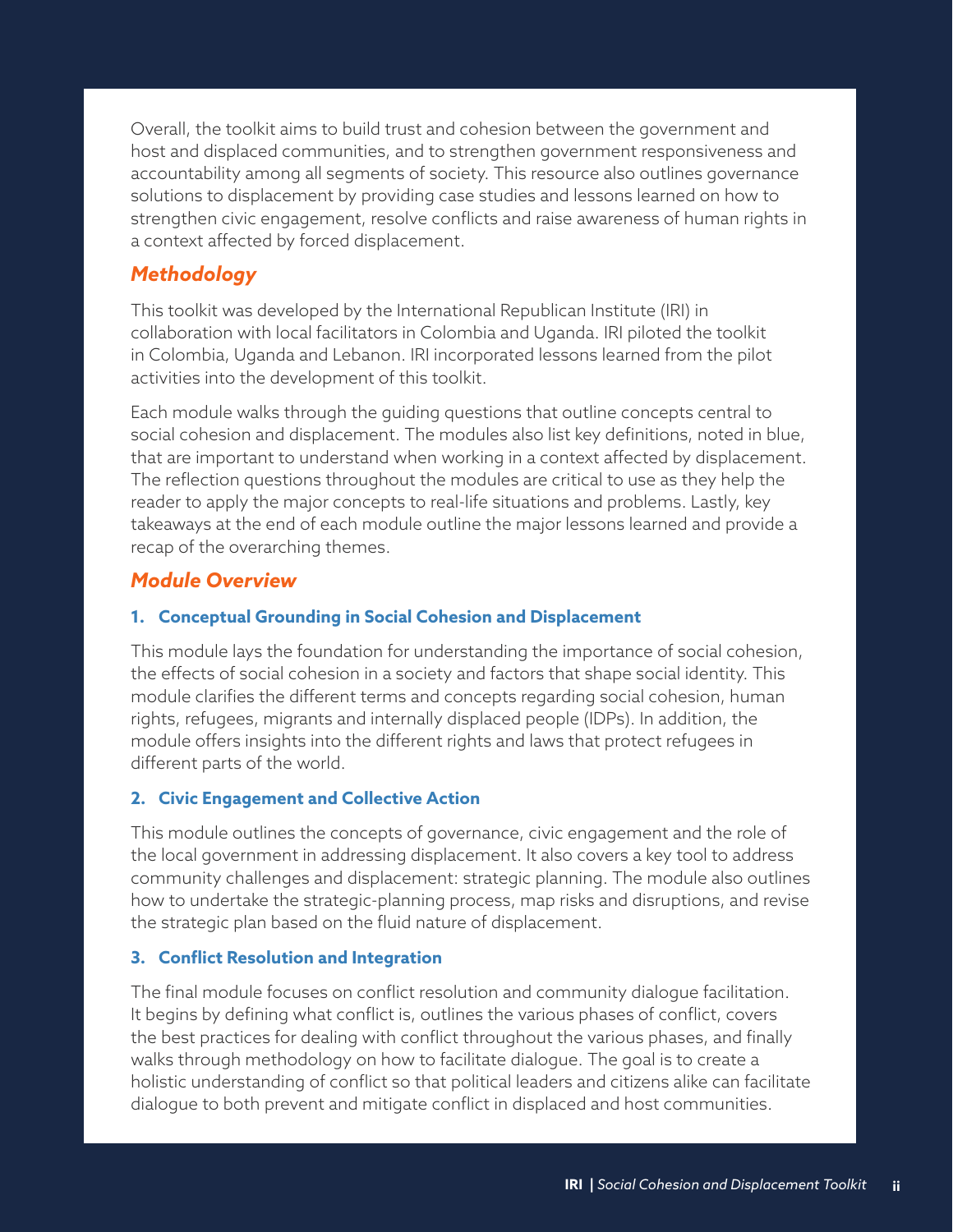## **MODULE 1: CONCEPTUAL GROUNDING IN SOCIAL COHESION AND DISPLACEMENT**

This module lays the foundation for understanding the importance and effects of social cohesion, as well as the factors that shape social identity. This module clarifies the different terms and concepts regarding social cohesion, human rights, refugees, migrants and IDPs. In addition, the module offers insights into the different rights and laws that protect refugees in different parts of the world.

#### **GUIDING QUESTIONS:**

- **1.1 What is the state of global forced displacement?**
- **1.2 What is social cohesion?**

## **Key Terms**

- **• A refugee**, according to the United Nations High Commissioner for Refugees (UNHCR), is "someone who is unable or unwilling to return to their country of origin owing to a well-founded fear of being persecuted for reasons of race, religion, nationality, membership of a particular social group, or political opinion."
- **• Internally displaced people**, according to the United Nations Guiding Principles on Internal Displacement, are "persons or groups of persons who have been forced or obliged to flee or to leave their homes or places of habitual residence, in particular as a result of or in order to avoid the effects of armed conflict, situations of generalized violence, violations of human rights or natural or human-made disasters, and who have not crossed an internationally recognized state border."4
- **• A migrant** is someone who changes their country of residence, regardless of the underlying reason for migrating or their legal status while migrating. The term "migrant" refers to a variety of legal statuses, including migrant workers, smuggled migrants and international students.<sup>5</sup>

<sup>4 &</sup>quot;Compact for Migration: Definitions." *United Nations High Commissioner for Refugees*, emergency.unhcr.org/entry/44826/idp-definition.

<sup>5</sup> "Who is a Migrant?" *International Organization for Migration*, 2019, iom.int/who-is-a-migrant.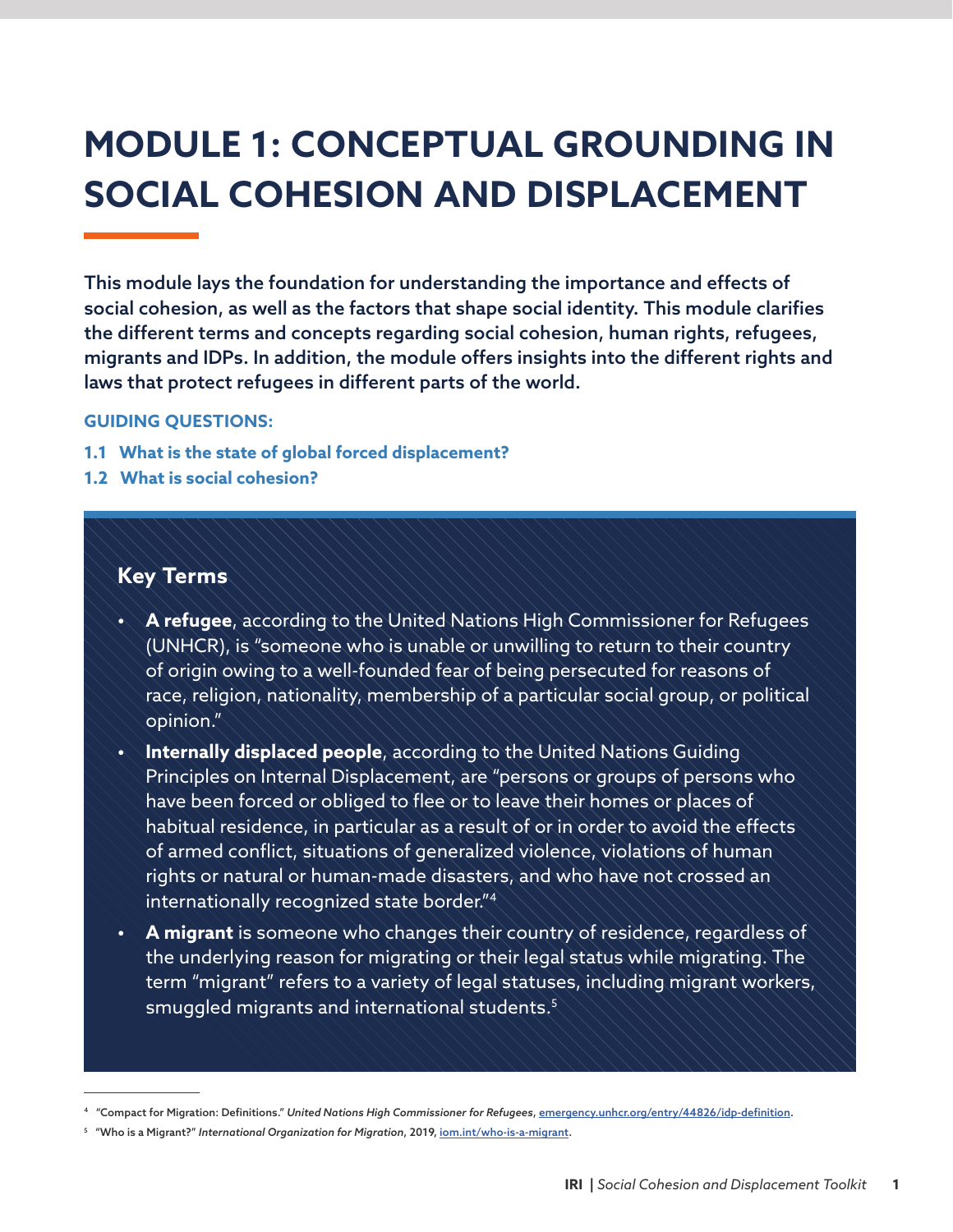## **1.1 What's the state of displacement globally?**

By the end of 2019, 79.5 million individuals were forcibly displaced worldwide as a result of persecution, conflict, violence or human-rights violations. That was an increase of 2 million people over the previous year, and the world's forcibly displaced population remained at a record high. This includes: 26 million refugees, 45.7 million internally displaced people and 4.2 million asylum seekers.<sup>6</sup> During the same period, 272 million people had migrated internationally.<sup>7</sup>

The terms "refugee," "migrant" and "internally displaced person" are often used interchangeably but carry distinct levels of protection and obligation. All refugees, asylum seekers, IDPs and migrants are due universal human rights, including the right to life and liberty, freedom from slavery and torture, freedom of opinion and expression, the right to work and education, and many others.8

The 1951 Refugee Convention and its 1967 protocol guarantee certain protections for asylum seekers and refugees. The international legal principle, non-refoulement, prohibits governments from returning asylum seekers or refugees to countries where they may be at risk of persecution, murder or other forms of human-rights violations.9 Asylum seekers and refugees are due the same rights and basic assistance as any other foreigner who is a legal resident. For example, refugees must be granted identity and travel documents to allow them to travel abroad. However, the legal architecture allows states to opt out of guaranteeing certain protection and to develop laws and strategies based on political will.<sup>10</sup>

IDPs do not have a special legal status because they are entitled to all human rights guaranteed by their country to citizens. However, they encounter significant barriers in accessing them because, by nature, the government is often a driving force behind their displacement. Similarly, there have also been massive gaps in the protection of migrants. Migrants are particularly vulnerable to human-rights abuses, violence and hostility.<sup>11</sup>

#### *A Note on Terminology*

Throughout this toolkit, IRI will utilize the term, "displaced people" or "displaced communities," in reference to refugees, asylum-seekers, IDPs and other individuals displaced against their will. While some lessons can be applied to voluntary or mixed migration, the primary objective is to help local actors manage displacement.

<sup>6 &</sup>quot;Teaching Human Rights: Practical Activities for Primary and Secondary Schools." *United Nations Office of the High Commissioner for Human Rights*, 2004, p. 10, ohchr.org/Documents/Publications/ABCen.pdf.

<sup>7</sup> "World Migration Report." *International Office of Migration*, 2020, publications.iom.int/system/files/pdf/wmr\_2020.pdf.

<sup>8 &</sup>quot;Human Rights." United Nations, un.org/en/sections/issues-depth/human-rights/#:~:text=Human%20rights%20include%20the%20right,to%20 these%20rights%2C%20without%20discrimination.

<sup>9 &</sup>quot;The Principle of Non-Refoulement Under International Human Rights Law." *United Nations Human Rights Office of the High Commissioner*, ohchr. org/Documents/Issues/Migration/GlobalCompactMigration/ThePrincipleNon-RefoulementUnderInternationalHumanRightsLaw.pdf.

<sup>10</sup> Yayboke, Erol K. and Aaron N. Milner. "Confronting the Global Forced Migration Crisis." *Center for Strategic and International Studies (CSIS)*, May 2018, csis-website-prod.s3.amazonaws.com/s3fs-public/publication/180529\_Ridge\_ForcedMigrationCrisi.pdf.

<sup>11 &</sup>quot;Migration and Human Rights." United Nations Human Rights Office of the High Commissioner, ohchr.org/EN/Issues/Migration/Pages/ MigrationAndHumanRightsIndex.aspx.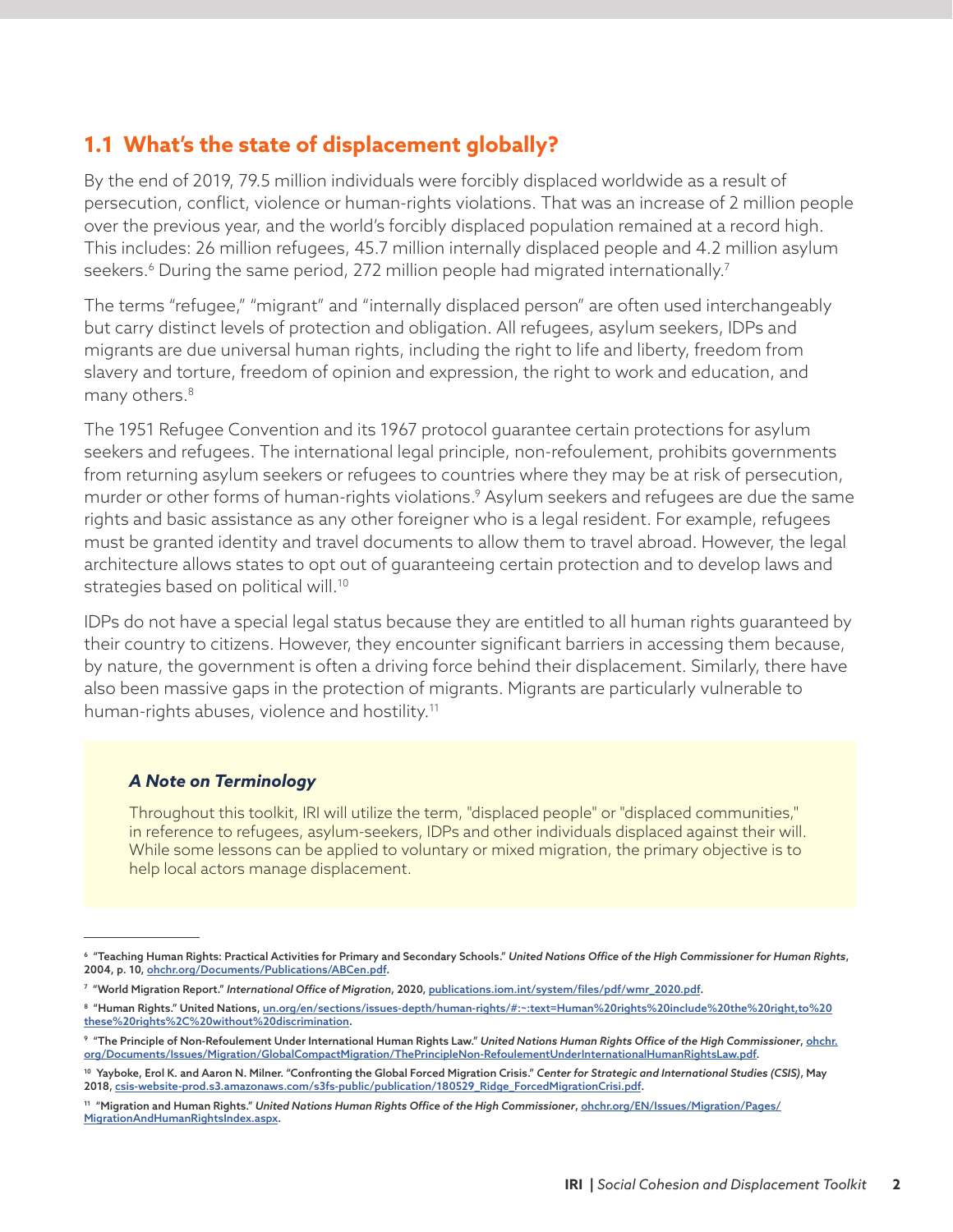#### *Spotlight on Colombia: The Special Stay Permit12*

Nearly 2 million Venezuelans have fled to Colombia since 2015, leaving the country's national and local governments scrambling to manage the rapid surge of Venezuelan migrants, in addition to Colombians returning from Venezuela. Colombia has facilitated access to rights and services through various legal tools, chief among them the Special Stay Permit (PEP in its Spanish acronym).13 The PEP is granted to any Venezuelan who entered the country with a passport before November 29, 2019. It is also available to individuals in an irregular situation but holding an offer of employment for a period of at least two months up to a maximum of two years.14 Migrants who have a PEP have regular status and can stay in Colombia for two years. As such, they have access to healthcare, education and employment services.

In August 2019, the Colombian government created a new path to citizenship for Venezuelan children born in Colombia since August 2015. This means that children who were previously born stateless can now obtain Colombian citizenship, and thus access to education and healthcare.<sup>15</sup>

Migrants without a PEP are considered irregular migrants, but there are laws that guarantee their rights. The constitution of Colombia also ensures that anyone in an emergency, regardless of migration status or race, will receive emergency services and aid. Irregular migrants have access to fundamental rights, including access to public education regardless of immigration status as well as emergency healthcare services, vaccinations and childbirth services.

## **1.2 What is social cohesion?**

Social cohesion is an important driver for prosperity, peace and democracy by ensuring that societal development is equitable.16 *Social cohesion can be defined as the "glue" or "bonds" that keep society integrated.17* It signifies that community members are included in governance systems in meaningful ways, and involves creating shared values, decreasing inequalities and creating a sense of common narrative.18

<sup>&</sup>lt;sup>12</sup> "Services for Venezuelan Migrants in Colombia." *YouTube: International Republican Institute*, 6 Aug. 2020, <u>youtube.com/watch?v=6-</u> gClfEEZtU&feature=emb\_title.

<sup>&</sup>lt;sup>13</sup> "Services for Venezuelan Migrants in Colombia." International Republican Institute, 2020, ini.org/resource/new-video-services-venezuelan-migrantscolombia.

<sup>14 &</sup>quot;UNHCR Welcomes Colombia's Decision to Regulate Stay of Venezuelans in the Country." *United Nations High Commissioner for Refugee*s, 4 Feb. 2020, unhcr.org/news/briefing/2020/2/5e3930db4/unhcr-welcomes-colombias-decision-regularize-stay-venezuelans-country.html.

<sup>15</sup> Arenas, Gustavo Andres Castillo and Patrick Ammerman. "A Country That Welcomes Migration." *Yes!* 19 Feb. 2020, yesmagazine.org/issue/world-wewant/2020/02/19/colombia-venezuela-migration/.

<sup>&</sup>lt;sup>16</sup> "Social Cohesion for Stronger Communities." Search for Common Ground Myanmar, sfcg.org/wp-content/uploads/2017/02/SC2-Facilitator-Guide\_ English.pdf.

<sup>17</sup> Larsen, Christian Albrekt. "Social Cohesion: Definition, Measurement, and Developments." *Centre for Comparative Welfare Studies*, Aalborg University, 2014, un.org/esa/socdev/egms/docs/2014/LarsenDevelopmentinsocialcohesion.pdf.

<sup>18</sup> Fonesca, Xavier, Stephan Lukosch and Frances Brazier. "Social Cohesion Revisited: A New Definition and How to Characterize It." *Innovation: The European Journal of Social Science Research* vol. 32, no. 2, 2019, tandfonline.com/doi/full/10.1080/13511610.2018.1497480.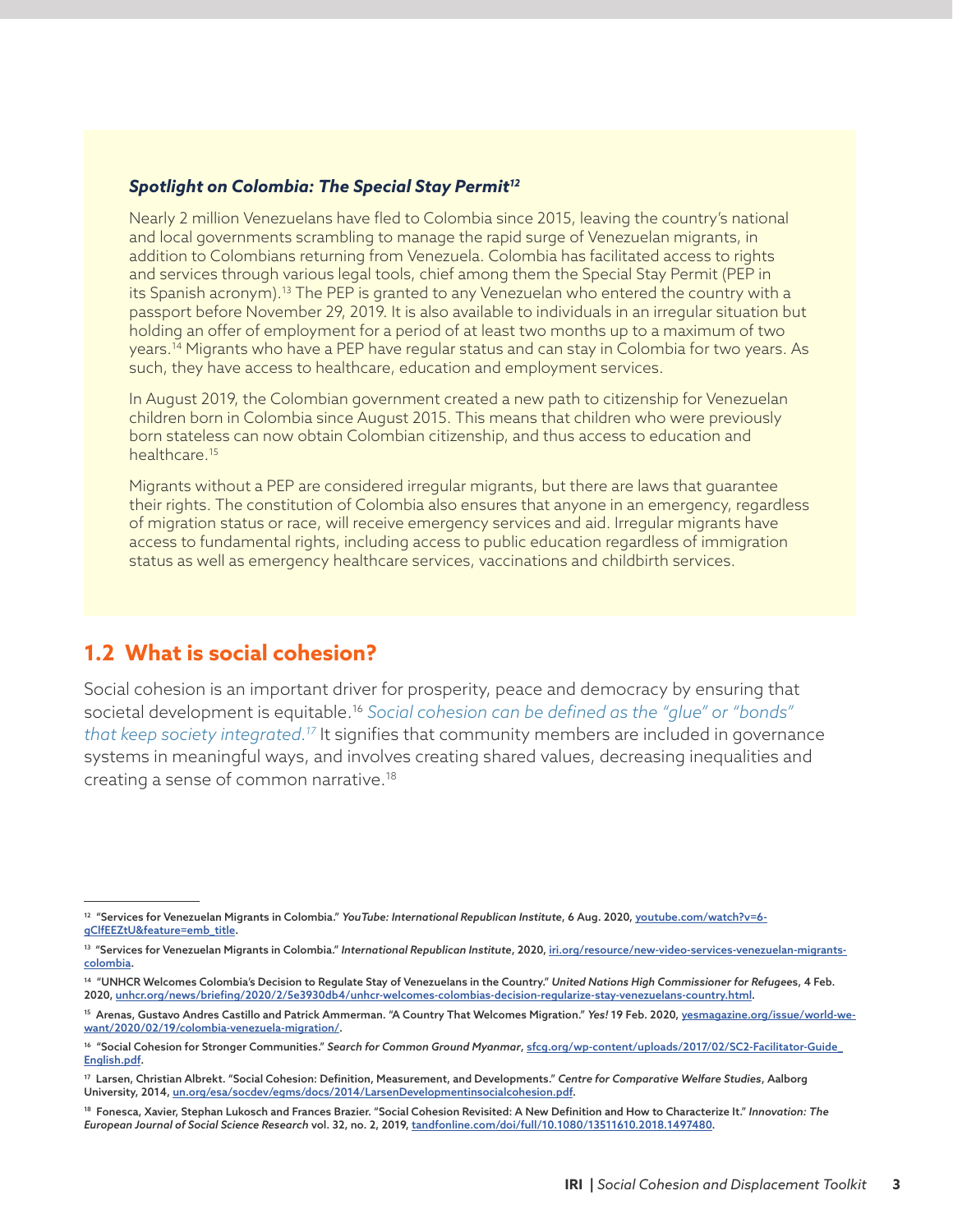In a cohesive society, all groups — regardless of race, ethnicity or class — possess a sense of belonging and are able to participate in society.<sup>19</sup> A key part of building a cohesive society is understanding and respecting social identities. Factors that can determine identity are depicted in Image 1 below, and include race, ethnicity, nationality, gender, religion, language, occupation and class. Social identity can be shaped by history, experiences, decisions and interactions.20

Persistent inequality and adversity resulting from discrimination, social stigma, intolerance and stereotypes can exclude segments of a population and push them to the margins of society. As each individual has different social identities, they may identify with multiple dominant or multiple marginalized groups at the same time. Understanding social identity is critical to interrogating biases or stereotypes of different groups, including displaced populations.

Intersectionality refers to the interconnected nature of social categorizations such as gender, age, race, religion and class as they apply to a given individual or group, which create overlapping and interdependent systems of privilege or marginalization. By using an intersectional lens to examine identity, one can look at the various levels of marginalization that are related to different, overlapping identities. Sometimes, a person can receive privilege from one identity but become at risk because of another.<sup>21</sup>



**Image 1:**

<sup>&</sup>lt;sup>19</sup> "Social Cohesion for Stronger Communities."

<sup>&</sup>lt;sup>20</sup> "New Identity Intersections Resources." Student Life Spectrum Center, University of Michigan, https://spectrumcenter.umich.edu/article/newidentity-intersections-resources-our-website.

<sup>21</sup> Pioske, Hannah. "What Does 'Intersectionality' Mean for International Development?" *CIPE*, 8 July 2016, cipe.org/blog/2016/07/08/what-doesintersectionality-mean-for-international-development/.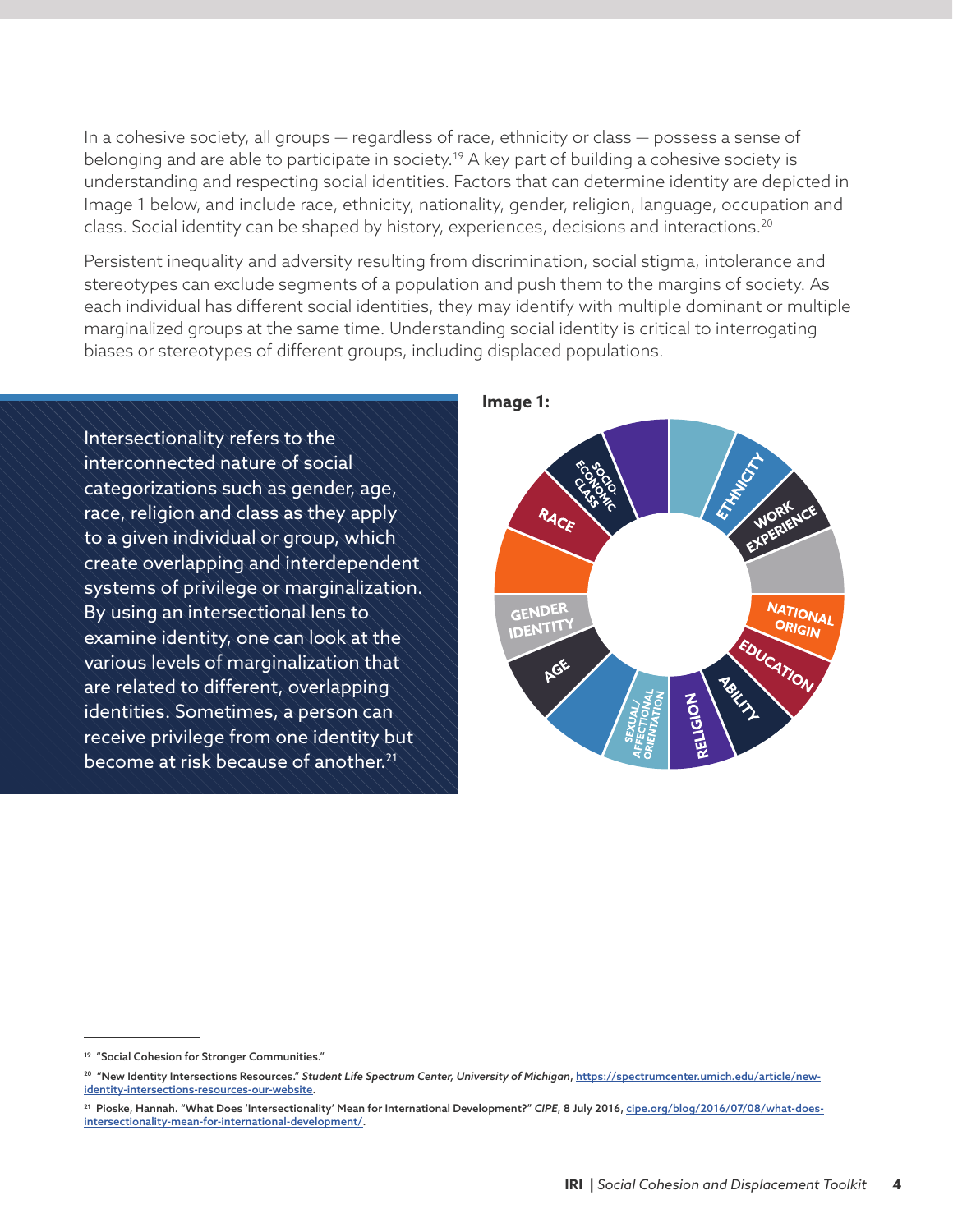## **MODULE 2: CIVIC ENGAGEMENT AND COLLECTIVE ACTION**

This module outlines the concepts of governance, civic engagement and the role of the local government in addressing displacement. It also covers a key tool to address community challenges and displacement: strategic planning. The module outlines how to undertake the strategic-planning process, map risks and disruptions, and revise the strategic plan based on the fluid nature of displacement.

#### **GUIDING QUESTIONS:**

- **2.1 What avenues for civic engagement can help promote social cohesion?**
- **2.2 What is advocacy and why is it important to help address displacement issues?**
- **2.3 How can local government actors develop responsive strategic plans?**
- **2.4 How should strategic plans be modified to different scenarios or risks?**

## **2.1 What avenues for civic engagement can help promote social cohesion?**

Community residents can make their voices heard by participating in political and policymaking processes through civic engagement.22 *Civic engagement is a way to encourage community participation with issues of public concern, such as service delivery and peaceful coexistence.* It can help hold governments accountable for community needs and individual rights, as well as create a sense of community for all individuals, including displaced populations. Some common barriers to civic engagement that displaced populations face include fear of getting involved in public affairs, limited knowledge of the way that the new systems work, lack of time between jobs and home duties and lack of language proficiency.

<sup>22 &</sup>quot;Civic Engagement and Governance" in "How's Life?: Measuring Well-Being." *Organisation for Economic Co-operation and Development*, 2011, read. oecd-ilibrary.org/economics/how-s-life/civic-engagement-and-governance\_9789264121164-11-en#page1.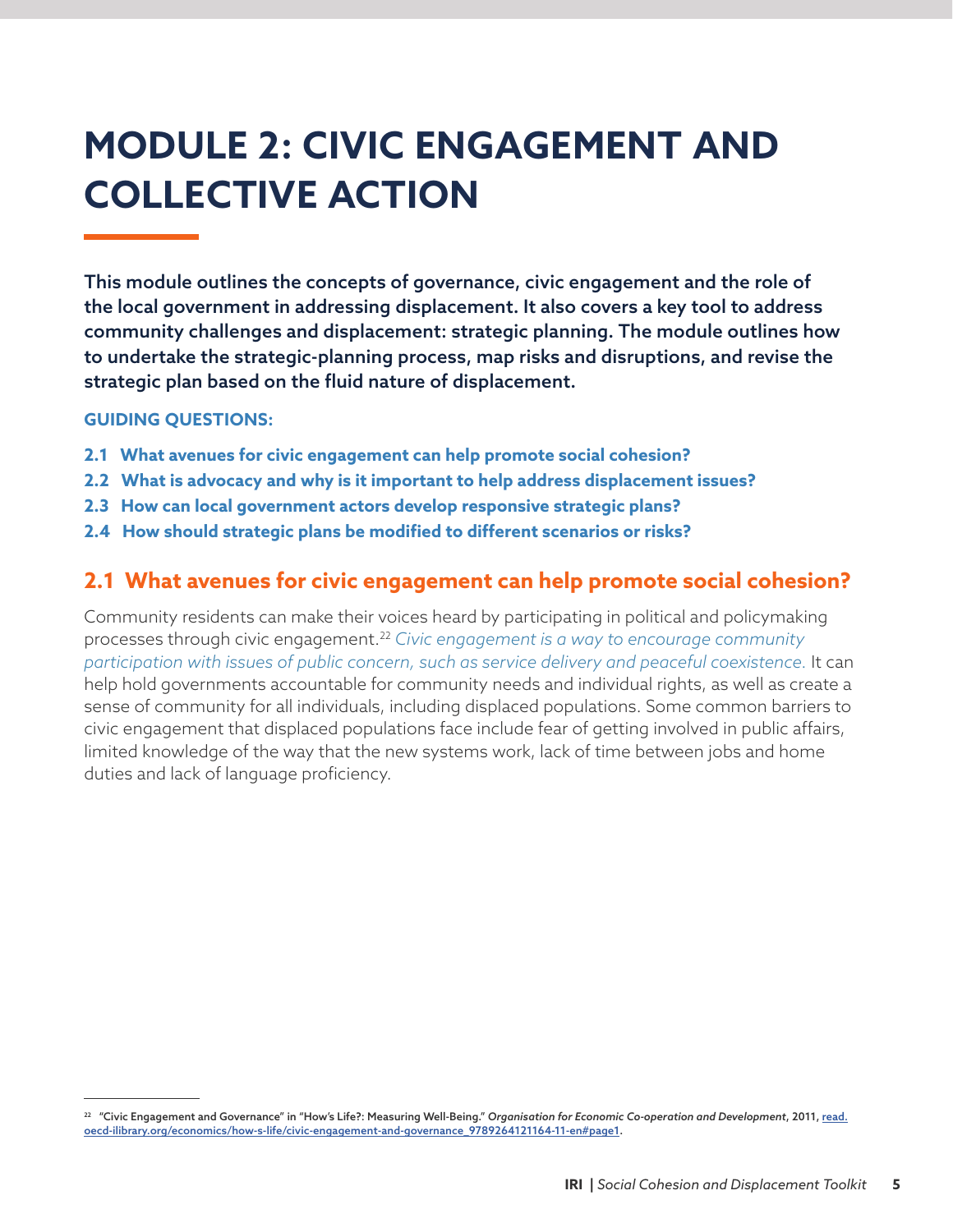#### **Case Studies: Civic Engagement Among Displaced Populations**

**Neighborhood college:** In order to demystify community participation, services and the role of the local government, a diverse group of refugees and immigrants in the United States came together in their neighborhood to encourage their communities to become more involved in local government.<sup>23</sup> In collaboration with the county government, they created a neighborhood college, which introduced refugees and immigrants to the county government, including how the various boards and commissions can incorporate community input and participation.

**Refugee Welfare Committees:** In refugee settlements in Uganda, individuals are elected into Refugee Welfare Committees (RWCs). RWC leaders serve as liaisons between the Office of the Prime Minister (OPM), service-delivery partners and refugee communities in the settlements. The RWC structure mimics that of the local council in the host community. The RWC system gives a platform for refugees to participate in decision-making processes in Uganda, as well as a pathway for communication with OPM, the United Nations High Commission for Refugees (UNHCR) and nongovernmental organizations (NGOs) operating in settlements. RWCs are often invited by the local councils (LCs) to participate in district planning meetings by the OPM and local government offices. These district planning meetings typically include discussions around budgeting and disaster-preparedness planning. Thus, through the creation of a civic engagement body, refugees are able to have similar community negotiating power to the LCs in the host community.24

## **2.2 What is advocacy and why is it important to help address displacement issues?**

Advocacy is a key tool that can unlock resources at the heart of mitigating social cohesion challenges. It not only helps achieve policy change, but it also ensures local interests and needs are incorporated into national level strategy and international partnerships, thus increasing the legitimacy, relevance and influence of local actors. Local government and civic actors alike can help advocate for local concerns to create partnerships and programs, as well as access funding from international and national stakeholders.

Broadly defined, advocacy consists of organized efforts to influence laws or policy and encourage participation in the decision-making process. Advocacy increases community awareness, calls attention to specific issues and proposes solutions. By advocating for responsive laws, resource allocation, policies and initiatives, communities can foster social cohesion and inclusion at the local level.

<sup>23 &</sup>quot;Increasing Refugee Civic Participation: A Guide for Getting Started." *Moisaica*, p. 3, cliniclegal.org/file-download/download/public/1400.

<sup>24</sup> Zakaryan, Tigranna. "Baseline Assessment: Refugees and Local Governance Project — Uganda." *Internal Document prepared for the International Republican Institute*, 10 Feb. 2020.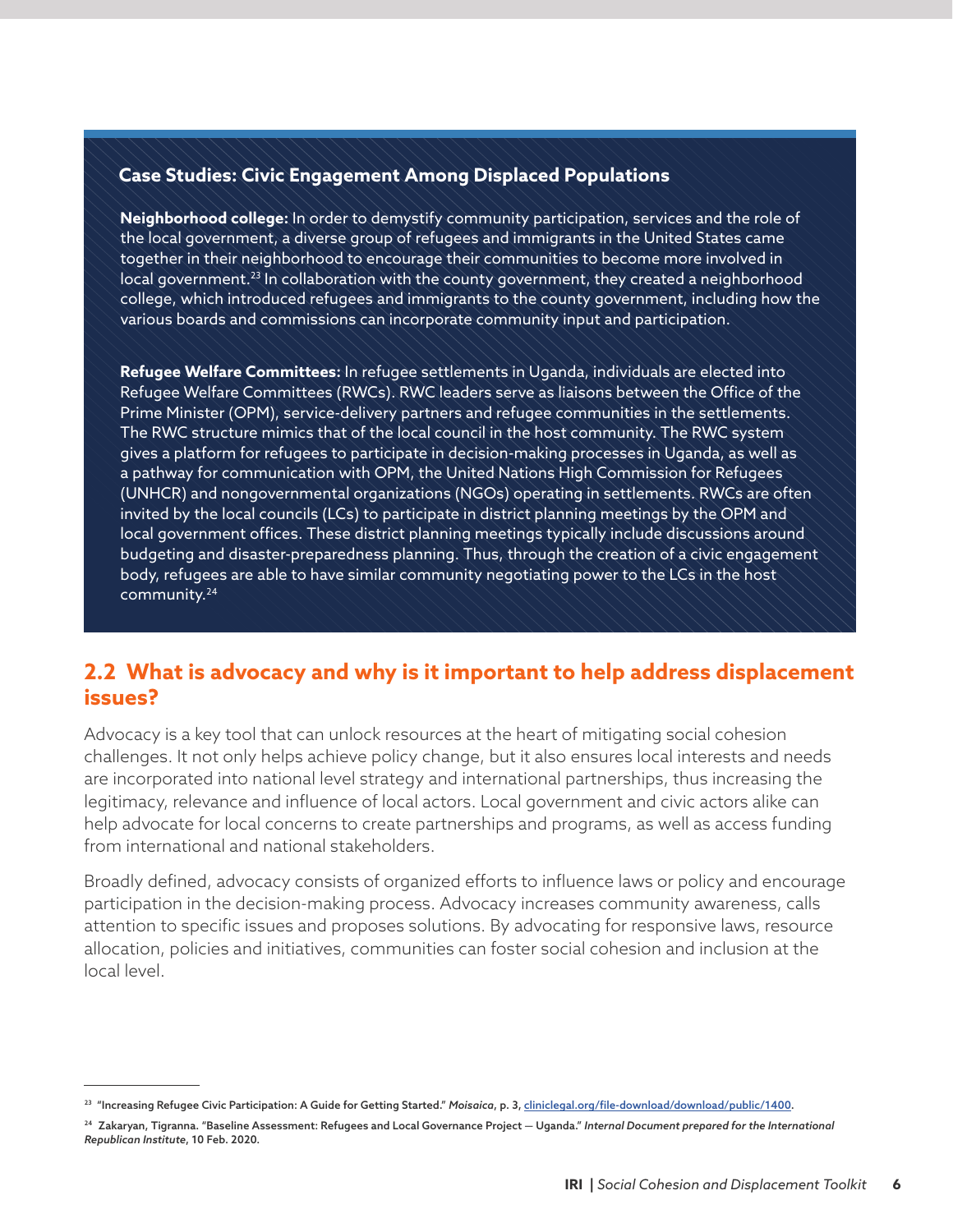Advocacy can take place with, by or for people affected by laws and policies. Specifically, local governments and civic actors may advocate on behalf of displaced and host communities, in partnership with them, or bolster advocacy efforts that are led by these communities. There are benefits and disadvantages to each approach, but in all circumstances it is important to consult the populations affected by the advocacy issues at hand.

To effectively advocate for resources, it is first important to understand the following: existing laws and regulations; the current status of displacement in the community; existing resources; key decisionmakers and barriers and solutions. Based on this understanding, the following process may be useful to consider when designing advocacy plans and strategies:

- **1.** Identify the problem and select an advocacy focus area. If the focus is to advocate for a larger municipal budget to manage the displacement situation, define what the funds will be utilized for.
- **2.** Set objectives that define clear and measurable targets to address the problem identified.
- **3.** Identify stakeholders, including decisionmakers, partners and spoilers. Design an engagement strategy and mobilize actors such as citizens, displaced people, civil society, political parties, and influential actors such as religious or community leaders.
- **4.** Articulate policy positions and undertake advocacy activities. Advocacy activities can involve the following: press releases, coalition building, information distribution and media campaigns, roundtables or events, and protests, among other tactics.

#### **Potential focus areas of campaigns on displacement issues can include advocating for the below:**

- Greater central government resource allocation or funding from international partners to address local community needs.
- Meaningful participation of displaced populations in informing and monitoring community plans and budgets, like those created by municipalities or districts.
- Increased responsiveness of national displacement or migration policy to the local level.
- Resources for emergency response or to address changes in displacement patterns.
- Greater protection for the human rights of displaced people, and expanding national-level access to services by displaced and host communities.
- Increased awareness of local needs and data on the displacement context.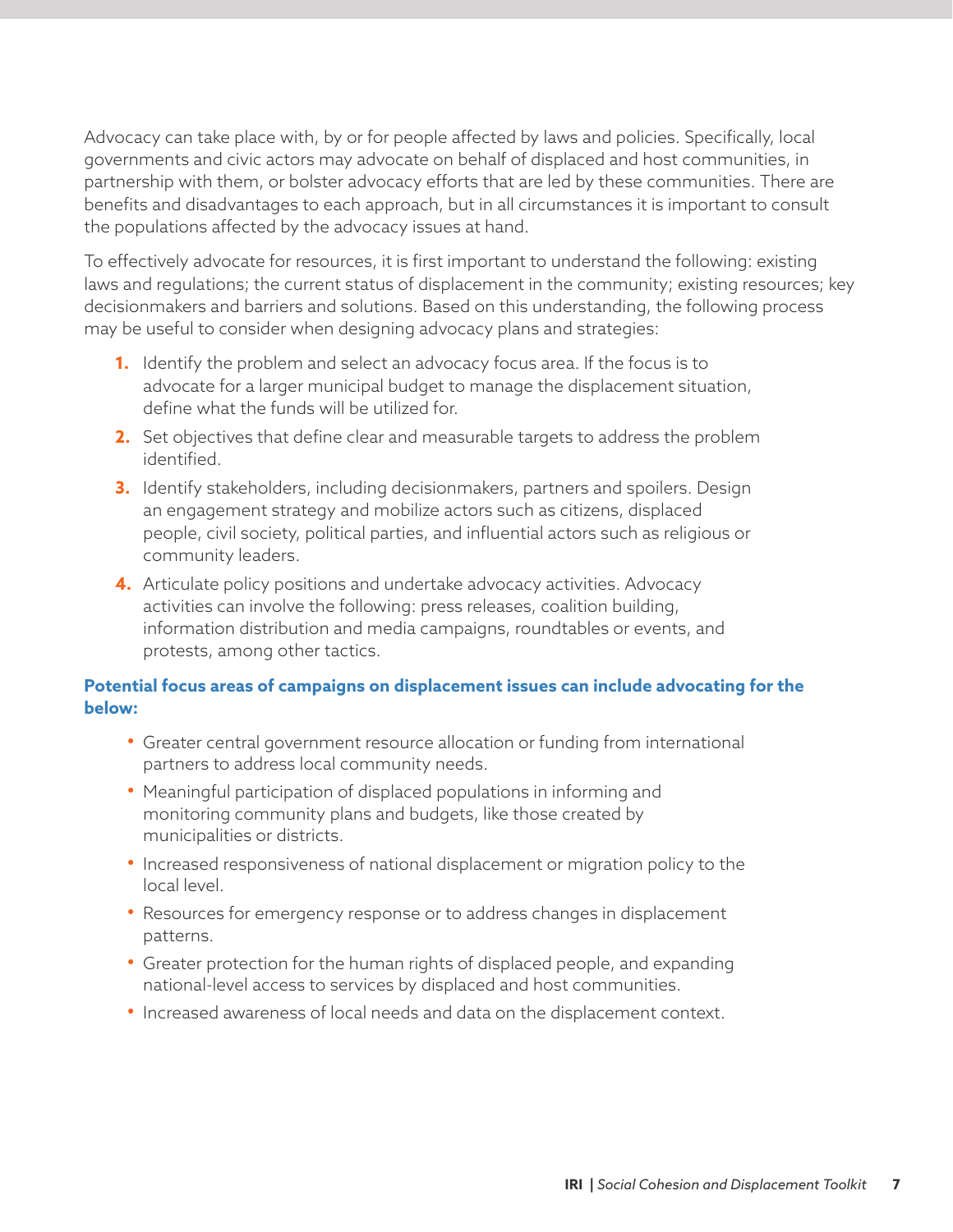To ensure advocacy is effective and targeted to the issues at hand it is important to undertake the following across all phases of such strategies. First, it is important to constantly stay up to date of policy and legal developments related to the advocacy topic. This will shed light on various levers and entry points that can be built on through collective action. Second, consult and find ways to incorporate local concerns, including of both displaced and host communities. This will help guarantee that advocacy issues are responsive and targeted. Third, continue to assess the context of displacement and social cohesion in the community. Displacement patterns may change over time, and it is important to consider how tension may arise between various segments of the community. This should then be incorporated into ongoing advocacy campaigns to ensure messages are data-driven.

## **2.3 How can local governance actors develop responsive strategic plans?**

Strategic planning is a process used to identify a group's long-term goals and to determine the specific actions the group should take to achieve these goals. It aims to outline issues, analyze internal and external factors, and define the roles and duties among the team and other stakeholders. It also involves outlining which interventions will help achieve identified objectives and evaluate the success of various initiatives.

In some contexts, local governments help manage displacement by providing public services and working to meet the basic needs of health, education, water, housing, environmental sanitation and recreation. They can also disseminate information faster in their specific locations and serve as an intermediary between other government institutions and their community.

Strategic planning can be an effective tool to manage displacement. It can help define community priorities, deepen multisectoral engagement and establish concrete objectives to address issues emanating from displacement. Municipalities can create plans that open access to services, promote local economic development and encourage community cohesion activities. For example, in Uganda, the district council is required to prepare an integrated development plan, which offers a useful opportunity to consult village and parish priorities. Bear in mind that each municipality experiences the displacement phenomenon differently, from its particular social and historical context.

#### *Case Study: Municipal Development Plan for the City of Ipiales, Colombia*

Ipiales developed a municipal development plan, which includes guidance on how to manage the migration influx, seeing as Ipiales is a border municipality that already hosts 4,767 Venezuelan migrants. The plan focuses on providing humanitarian aid, healthcare and other government services to migrants in accordance with international law as stated in its strategy section: "We will assist refugees and victims of the migratory crisis that affect the municipality in accordance with international law applicable for this topic."<sup>25</sup> The plan also mentions 13 programs catered to migrants that provide the rights to security, cultural activities, protection, healthcare, recreation, community participation and financial opportunities.

<sup>25</sup> Diaz, Jarlin. "Plan de Accion Subprograma Gobernanza Migratoria." *Internal Document prepared for the International Republican Institute*, 10 Oct. 2020.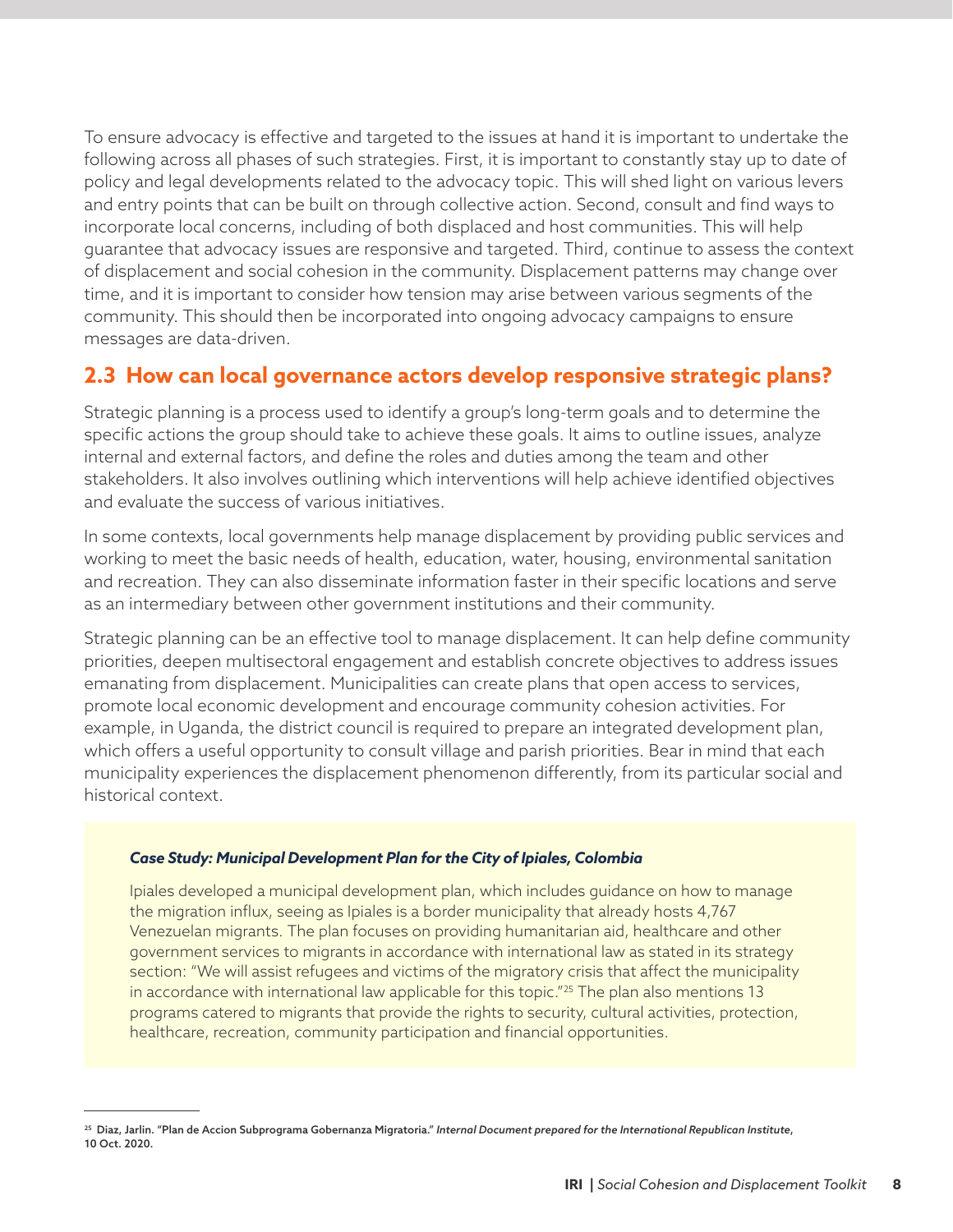#### **Here are a few steps that will help you develop a strategic plan:26**

- **Step 1:** Initiate the strategic-planning process with group members or with people who want to work on a cause or initiative together.
- **► Step 2:** As a group, gather information to assess the group's current strengths (internal), weaknesses (internal), opportunities (external) and threats (external).<sup>27</sup>
- **► Step 3:** After you conduct the assessment, begin the process of brainstorming ideas for action that should be taken by the group.
- **► Step 4:** As a group, decide on the best ideas for action to be taken.
- ▶ **Step 5:** Write the action steps down in a document.
- **Step 6:** Evaluate the strategic plan to determine whether it meets your overall objective.

#### **Recommendations on how a strategic plan can address displacement issues:**

- Promote conflict- and xenophobia-prevention activities, and design indicators to measure the baseline and impact of displacement in cities. Develop programs on peaceful coexistence, particularly among schools, which facilitate community cohesion and prevent discrimination.
- Set up a hotline that will allow the community to voice its concerns. It is important to strengthen community support for the strategies implemented by the local government and the national government.
- Promote trainings and workshops for educational institutions on the rights of displaced children and how to help them adapt to their new schools. Make sure you conduct periodic consultation with educational institutions on the number of vulnerable people, according to age, sex, condition of vulnerability and country of origin.

## **2.4 How should strategic plans be modified to different scenarios or risks?**

Normally, individuals, organizations or communities create static strategic plans. With scenario planning, think about the current plan, imagine disruptions and then re-plan based on how the disruptions would impact the ability to reach your goals. It is the systematic process of outlining alternative futures and preparing responses to shifting political, economic and social currents.<sup>28</sup>

To adapt strategic plans, reflect on the risks or unexpected occurrences that can impact the plan and how to prepare for them. *A risk is "the potential for an adverse event or result to occur."* There are several types of risks:29

<sup>26 &</sup>quot;Strategic Planning: For Your Network's Future." *IRI Women's Democracy Network, Internal Training Document*.

<sup>&</sup>lt;sup>27</sup> A SWOT analysis is part of the strategic-planning process because it helps build on best practices and a concrete understanding of strengths and weaknesses. The SWOT analysis process involves four areas: strengths, weaknesses, opportunities and threats.

<sup>28 &</sup>quot;Scenario Planning Training." *International Republican Institute*, 2020. *Internal Training Document*.

<sup>29 &</sup>quot;Development Assistance and Approaches to Risk in Fragile and Conflict Affected States." *Organisation for Economic Co-operation and Development*, 30 Oct. 2014, oecd.org/dac/conflict-fragility-resilience/docs/2014-10-30%20Approaches%20to%20Risk%20FINAL.pdf.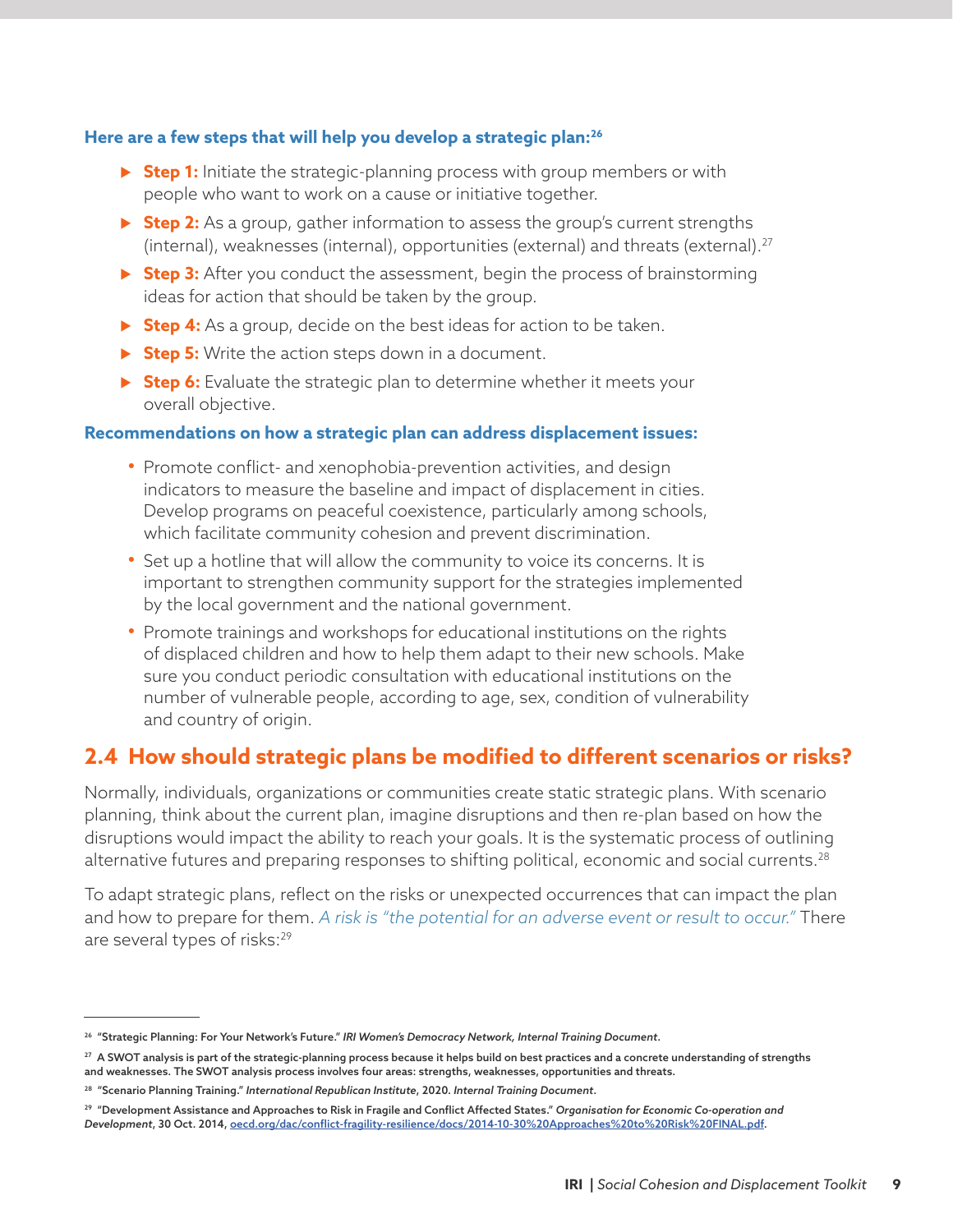- Risks associated with the context, such as political changes, an outbreak of violent conflict, both sudden and slow-onset disasters and pandemics.
- Risks associated with programming, which means that interventions are not implemented well or have the potential to exacerbate social tensions.
- Institutional risk, which includes management failures, reputational risk and exposure of staff to security risks.

Displacement is fluid in nature, with individuals moving to, from and through communities. In order to mitigate potential disruptions and unintended consequences on target communities, maintaining an understanding of interactions between dynamics and actors can help ensure the intervention is responsive to how things may change over time.

**Do no harm** is a helpful principle for understanding how policies and programs may interact with social-cohesion issues. Do no harm means understanding how projects interact with community dynamics, and then acting upon this understanding to minimize the negative impacts and maximize positive impacts. It is important to mitigate risks by planning for possible risk scenarios and developing a response plan.

#### **Tips to Plan for Risks**

- **• Assemble a crisis committee and conduct a scenario analysis.** A crisis committee is a group of experts and can include individuals with a range of expertise and backgrounds, including academics, civil society and political actors. Together, facilitate an exercise to envision how different scenarios may play out and which risks are most feasible. Then sketch out different alternatives for the scenario, including the possible outcomes of certain decisions or programs.
- **• Consider the impacts of a risk or crisis on different segments of the population.** Crises affect every individual in different ways, particularly those who may already be disadvantaged. In any unforeseen event, consider the uneven impacts and plan accordingly.
- **• Monitor global trends.** Establish a special unit that is responsible for assessing changes in context and projecting future scenarios.
- **• Utilize the strategic planning process to assess risks.** The strategic-planning process is an important moment for reflection on key priorities and programs. It can also be leveraged to analyze the most pressing events and trends that may impact the goals over time.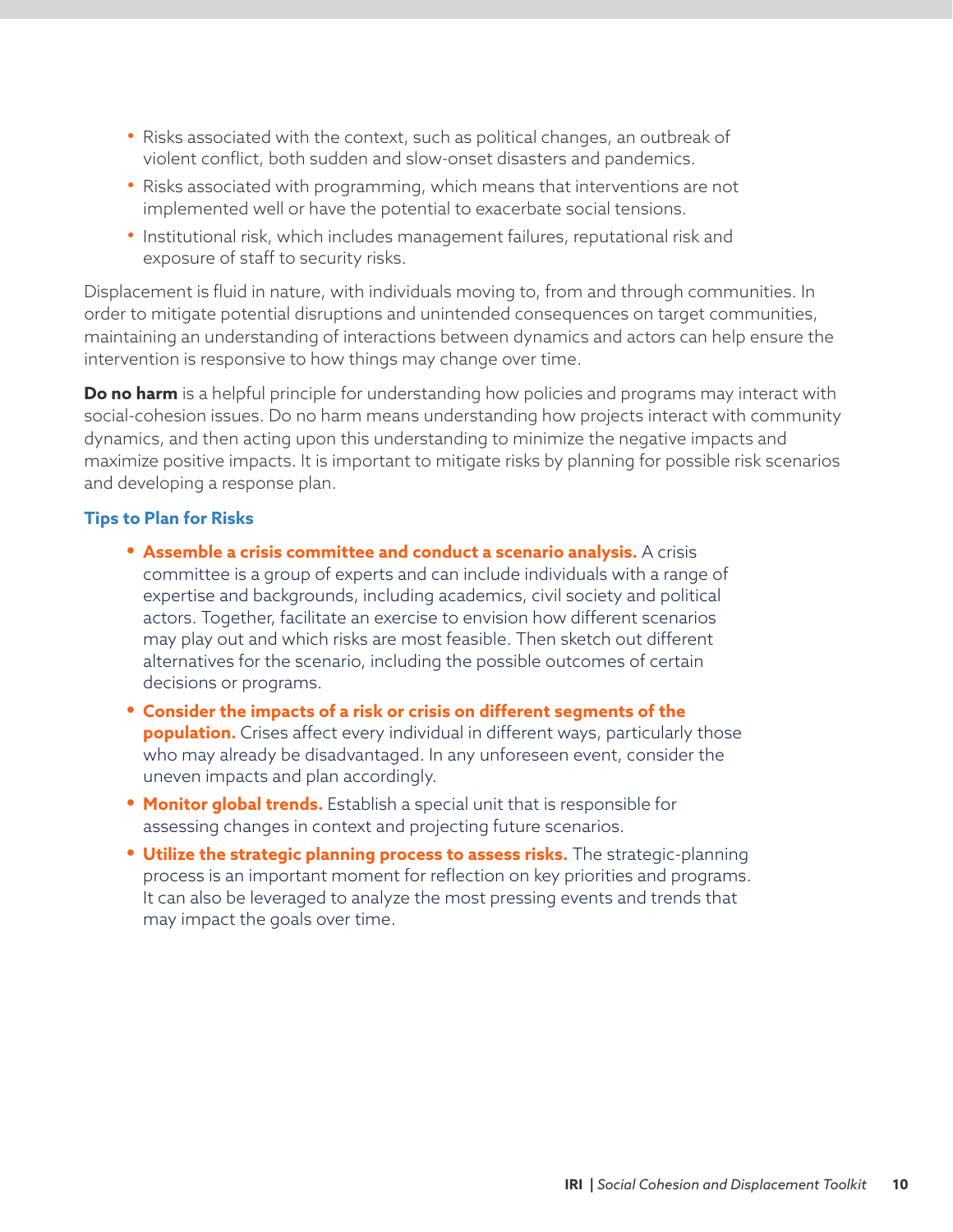## **MODULE 3: CONFLICT RESOLUTION AND INTEGRATION**

This last module focuses on conflict, conflict resolution and community dialogue facilitation. The module begins by defining what conflict is, outlines the various phases of conflict and best practices for dealing with conflict throughout the various phases, and lastly walks through methodology on how to facilitate dialogue. The goal is to create a holistic understanding of conflict so that anyone, including political leaders and citizens alike, can facilitate dialogue for community conflict resolution to both prevent and stabilize conflict in displaced and host communities.

#### **GUIDING QUESTIONS:**

- **3.1 What is conflict?**
- **3.2 What are the different phases of conflict?**
- **3.3 How do you facilitate dialogue?**

## **3.1 What is conflict?**

When a country receives an inflow of displaced people it can lead to a sudden and drastic increase in the population, which strains the host country's capacity to deliver services. These exogenous shocks can result in conflict.<sup>30</sup>

*A conflict is a struggle or a difficult/problematic situation between two or more parties that can sometimes result in confrontation or physical violence.* Some examples of situations where conflict can arise include resource scarcity and differences in beliefs, customs, culture, interests, thoughts and values. Displaced and host communities can encounter the following common challenges:

- Displaced people often have difficulty with social and economic integration, mainly due to lack of civil compromise in the community and the conditions in which they live.
- The host community has unresolved issues and insufficient infrastructure and resources. This has worsened due to COVID-19.
- Both communities have difficulty accessing healthcare services, educational opportunities and humanitarian assistance. In some cases, the host community already lacks resources and the displaced community receive assistance from international aid, leading to some tension between the two populations.
- Misinformation and hate speech on social media can amplify tensions and xenophobia.

<sup>30 &</sup>quot;Supporting Refugee Inclusion for Common Welfare in Host Countries." *Center for Mediterranean Integration,* 2015, cmimarseille.org/programs/ supporting-refugee-inclusion-common-welfare-host-countries.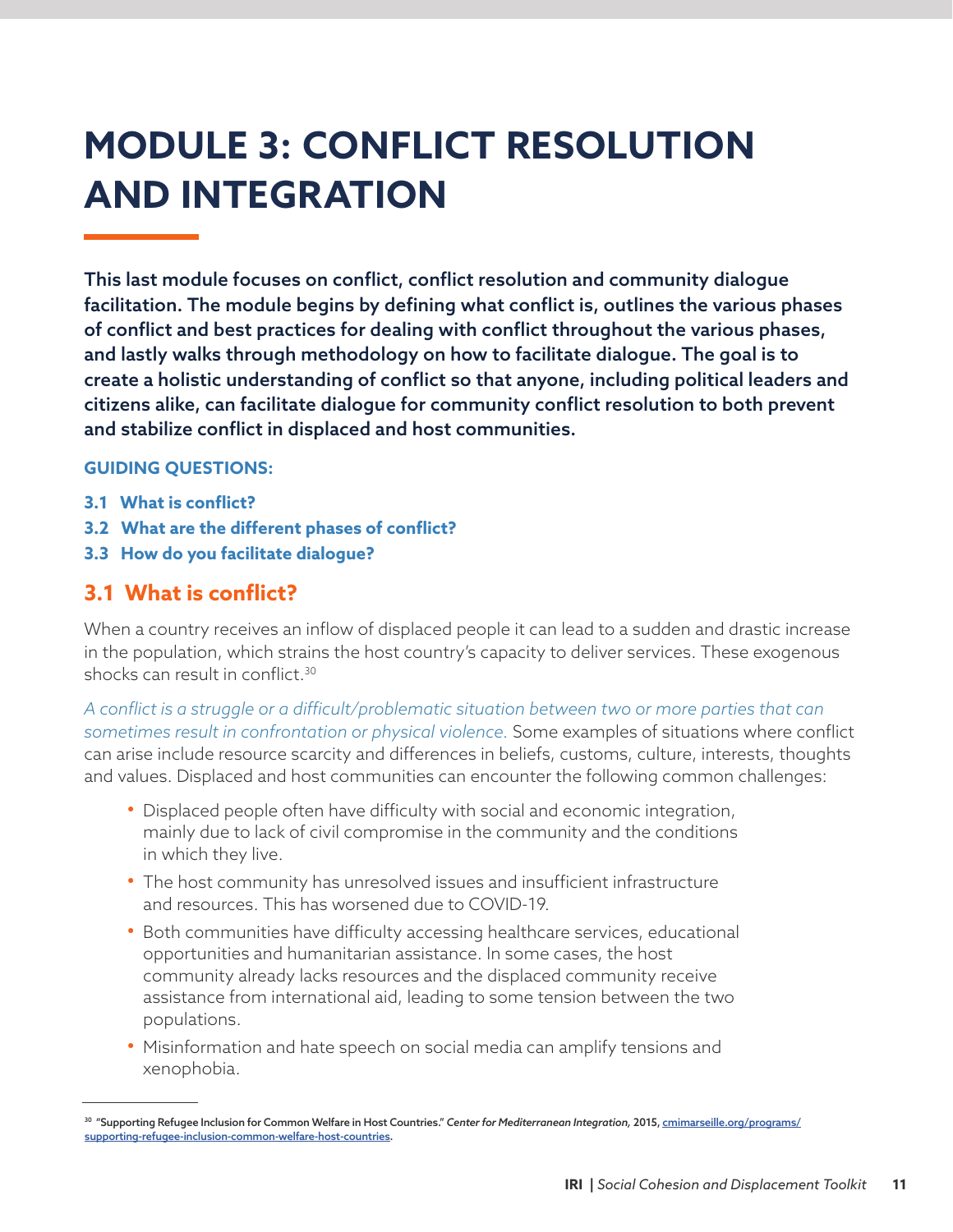It is important to note that conflict can be both constructive and destructive. Constructive conflict resolution can help to avoid stagnation, stimulate interest and curiosity in other perspectives, encourage personal and social change, and help to establish both individual and group identities. Once the benefits of positive conflict resolution have been experienced by a community, they increase the likelihood that positive solutions will be reached in future conflicts.

At the same time, conflict can also have destructive effects. It can lead to vicious circles that perpetuate antagonistic, hostile relationships with others, and create the perception that conflict and violence are the only ways to resolve disputes. The ultimate challenge for communities when building social cohesion and peace is to engage in conflict without escalating it toward destructive methods of confrontation.31

## **3.2 What are the different phases of conflict?**

There are several phases of conflict. If you can identify them, it will make intervention and resolution strategies easier:<sup>32</sup>

- **1. Discomfort:** There is a misunderstanding between two or more parties, and it is detected that something is not right. At this point, you think it could pass and might minimize the importance of this phase.
- **2. Misunderstandings:** Assumptions are made regarding what the other party wants, needs or is concerned with. Stereotypes can cloud judgment of the validity of what the other party wants.
- **3. Incidents:** The situation escalates in response to specific incidents. Often hurtful things are said or done and misunderstandings become more complex.
- **4. Tensions:** Tension escalates with underlying misunderstandings and reoccurring incidents. Already the relationship with the other is one of antagonist-enemy, and allies are sought to build support for yourself/your group. This can lead to polarizing the situation and social cohesion in the community can begin to decrease.
- **5. Crisis:** This is the critical point; it is the moment when the conflict becomes evident through active conflict engagement. There is often an urge to fight, confront or flee.

<sup>&</sup>lt;sup>31</sup> "Handbook on Human Security." Global Partnership for the Prevention of Armed Conflict, 1 Mar. 2016, gppac.net/publications/handbook-human-securitycivil-military-police-curriculum.

<sup>32 &</sup>quot;Understanding Conflict." *Conflict Resolution Network*, conflictstudies.org/books/crskills/chapter/understanding-conflict/#\_Toc207699272.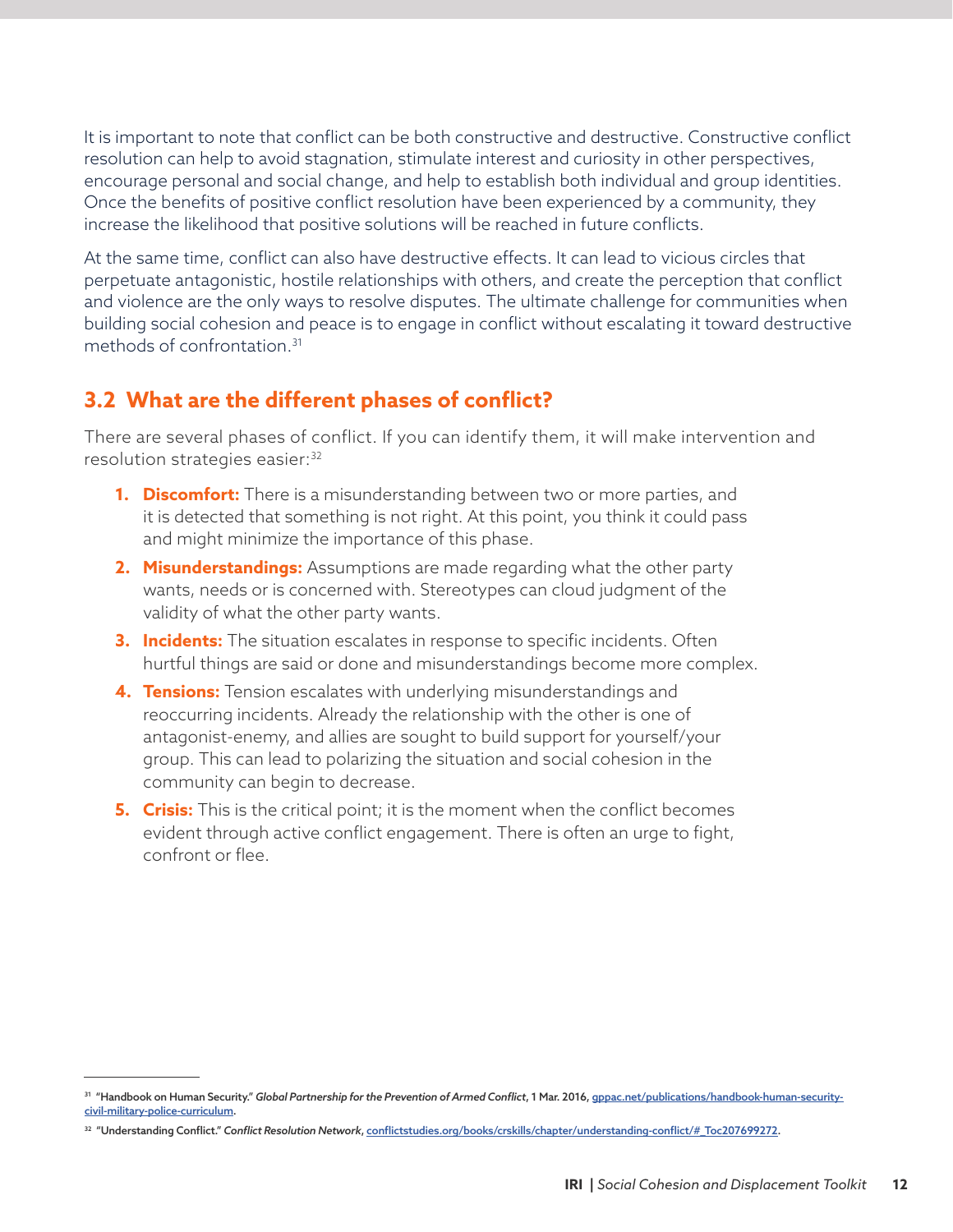**Image 2:33**



## *What Can You Do Throughout These Phases?*

In each phase, it is important that participants and facilitators engage in active listening to prevent the situation from escalating. The role of a mediator throughout these phases is to intervene and facilitate the solution to the problem, and to utilize conflict-resolution tactics at the earliest phase possible.

#### **Things to Keep in Mind:**

- Good relationships and good communication do not necessarily mean that conflict, underlying misunderstandings and tensions do not exist.
- In cross-cultural communication, the same expressions can generate different meanings.
- Peaceful coexistence is not only the responsibility of others; we build it together and it starts with each of us.

<sup>33 &</sup>quot;The 5 Stages of Conflict." *Symonds Research,* symondsresearch.com/wp-content/uploads/2019/09/02-5-stages-of-conflict-min.png.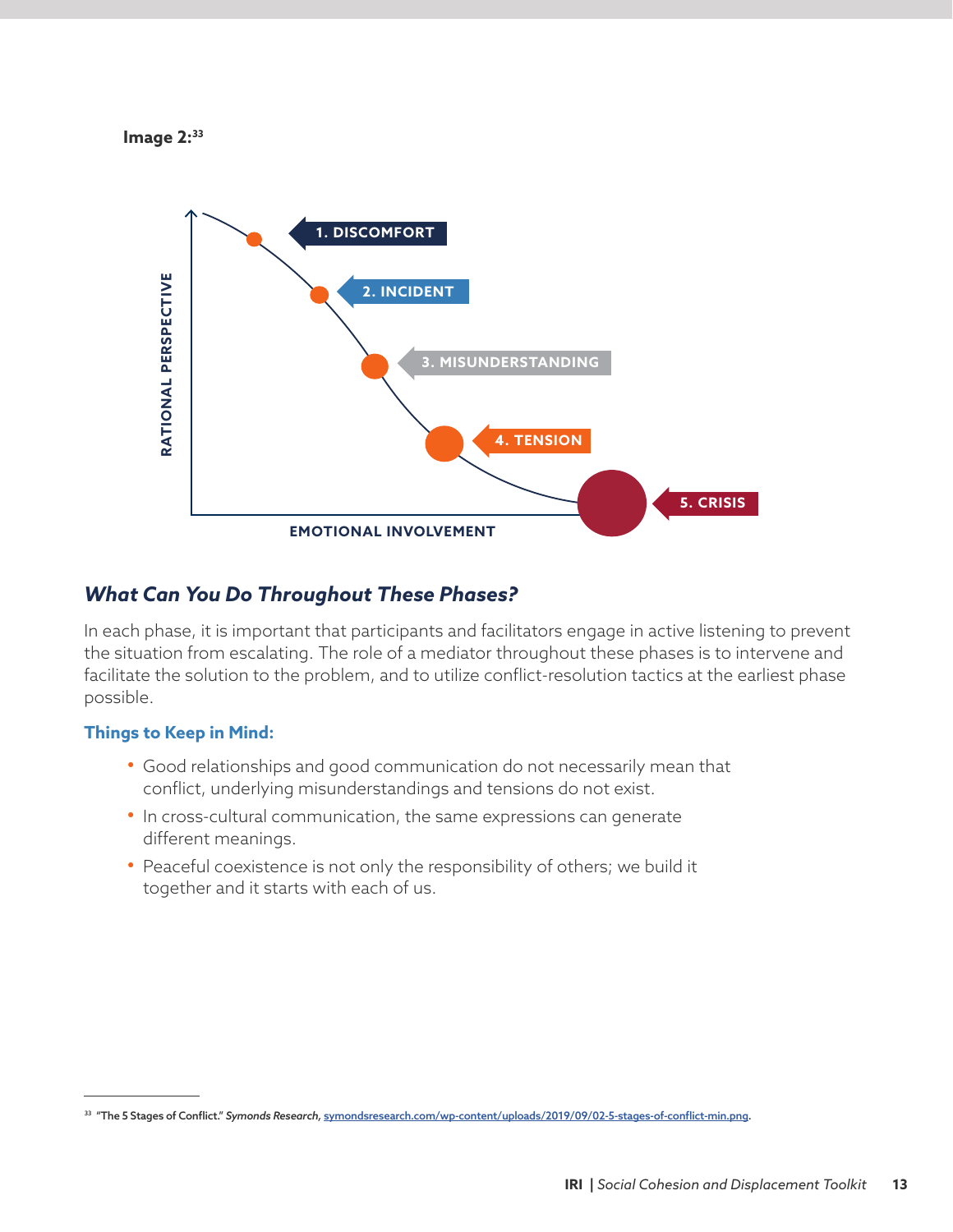## **3.3 How do you facilitate dialogue?**

Dialogue is a critical tool used to deescalate tension, foster shared understanding and increase understanding about different world views. Through dialogue, participants can speak to their own experiences, understand other beliefs and value systems, and work together for a shared understanding of the situation.34

A dialogue facilitator should provide a safe environment for participants to be able to discuss sensitive issues from the community's perspective as well as from members' personal lives. In order to provide this, it is critical that facilitators reflect on why the dialogue is important and their own preconceptions and misconceptions.35

The facilitator should ensure that the environment is an open and nonjudgmental space, and should encourage everyone to listen to others and understand differences. It is also critical that all participants have the opportunity to speak while also being encouraged to challenge their own worldviews.<sup>36</sup> Dialogue about conflict is often deeply personal, which can lead to strong emotions and opinions. It is critical that participants feel they can express these emotions without negative consequences.37

## *Phases of Dialogue Facilitation38*

The dialogue facilitator should lead conflicting parties through several main phases:

- **1. Getting to know each other and elaborating the issues:** All parties should have the opportunity to present their thoughts and opinions on what the issues are.
	- **Fip:** Visualize issues and perspectives, but do not write them down verbatim. This allows the party that raises a concern to feel heard, but also does not constrict that party's perspective to specific language.
- **2. Sharing perspectives and creating a deeper understanding:** Once all parties have presented their thoughts, participants should elaborate on their perspectives. This phase is the most difficult but also the most critical for laying the foundation for solutions. Allow conversation to happen but actively moderate so that all parties' perspectives are respected. An indicator of success in this phase is when one party expresses surprise about someone's perspective or softens their perspective on a specific topic.
	- **Fip:** Use methods that make people's concerns and feelings heard; this can include reframing questions and sidebar dialogues.

<sup>&</sup>lt;sup>34</sup> Ropers, Norbert. "Basics of Dialogue Facilitation." Berghof Foundation, berghof-foundation.org/fileadmin/redaktion/Publications/Other\_Resources/ Ropers\_BasicsofDialogueFacilitation.pdf.

<sup>&</sup>lt;sup>35</sup> "Training of Trainers Manual: Transforming Conflict and Building Peace." Saferworld, 2014, saferworld.org.uk/resources/publications/797-training-oftrainers-manual-transforming-conflict-and-building-peace.

<sup>36</sup> Cehajic-Clancy, Sabina. "Regeneration: Reconciliation Talks." *USAID, Internal Training Curriculum*.

<sup>&</sup>lt;sup>37</sup> Ropers. "Basics of Dialogue Facilitation."

<sup>38</sup> Ibid.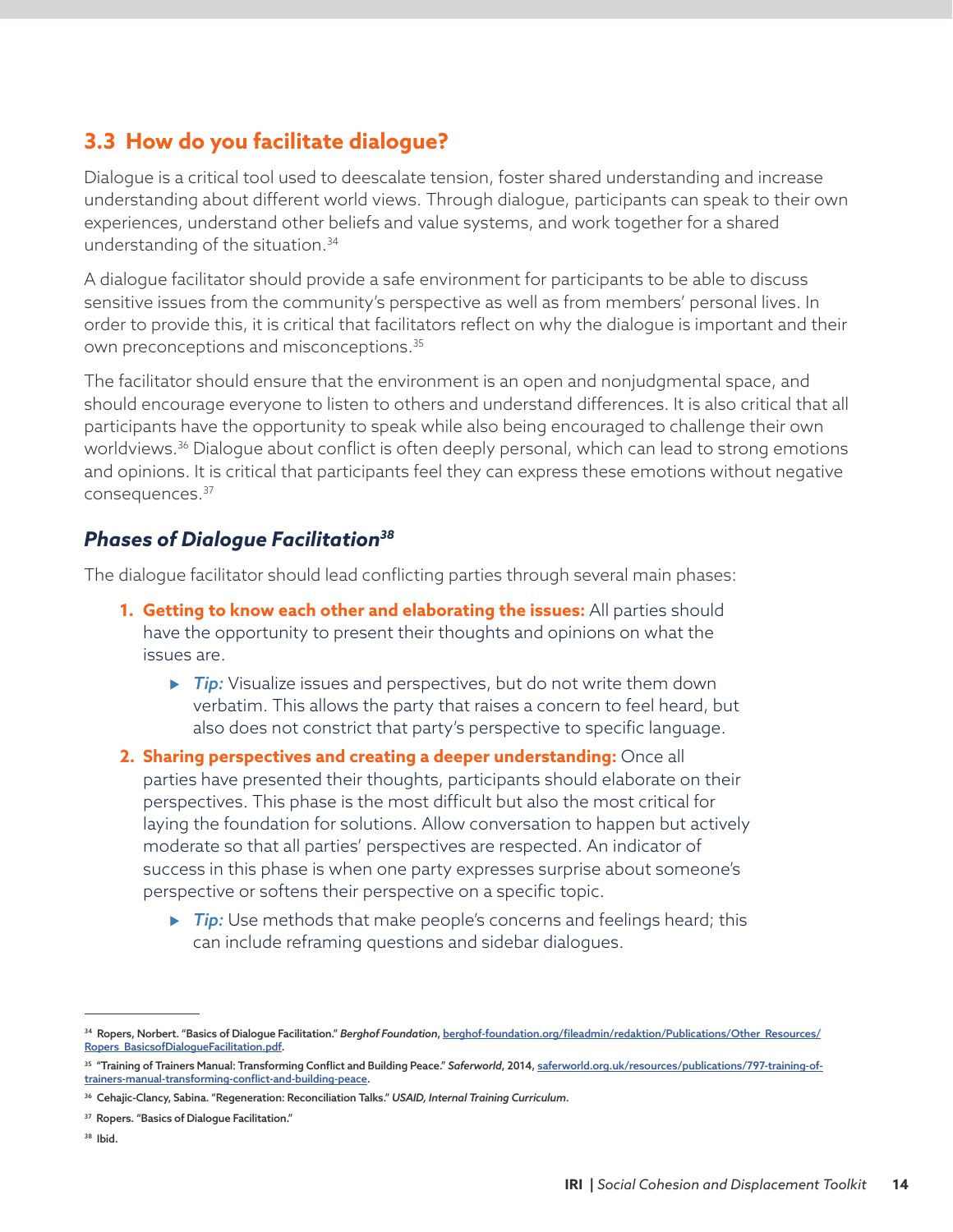- **3. Generating inclusive options:** Allow for options that are inclusive to everyone's thoughts and opinions to develop during conversation. Do not evaluate the options yet; rather, create an environment for open and safe brainstorming. Encourage a wide variety of perspectives and solutions.
- **4. Discussion and evaluating the options:** Put together a list of criteria on how to choose from the options that were brainstormed. Ensure that there is a reasonable consensus on how to move forward.

#### **Managing Deadlocks and Difficult Conversations During Dialogue Sessions39**

Sometimes emotions during dialogue sessions can run high, leading to difficulties such as deadlocks and tense situations. Some methods to overcome barriers include:

- When emotions run high and participants express anger or aggression, respond using a "first aid empathy" technique, wherein you ask the participants to verbalize their feelings and explain why they feel that way. Then walk through some steps on how to resolve these feelings.
- Set rules for dialogue, specifically for communication styles that are permitted or not permitted (e.g., shouting and interrupting). When participants start to break these rules, gently remind them to be respectful.
- Work with the participants during breaks when there is difficulty with one or two specific people, to try and resolve their feelings on the side before returning.
- Collect information prior to the dialogue about the issues that will be brought up so that you can refer to the facts if there are disagreements about events or contexts. If there are specific points that need to be addressed, bring in expertise from people who know how to solve these specific issues.
- Create a team within the dialogue that is responsible for intervening when there is a deadlock.